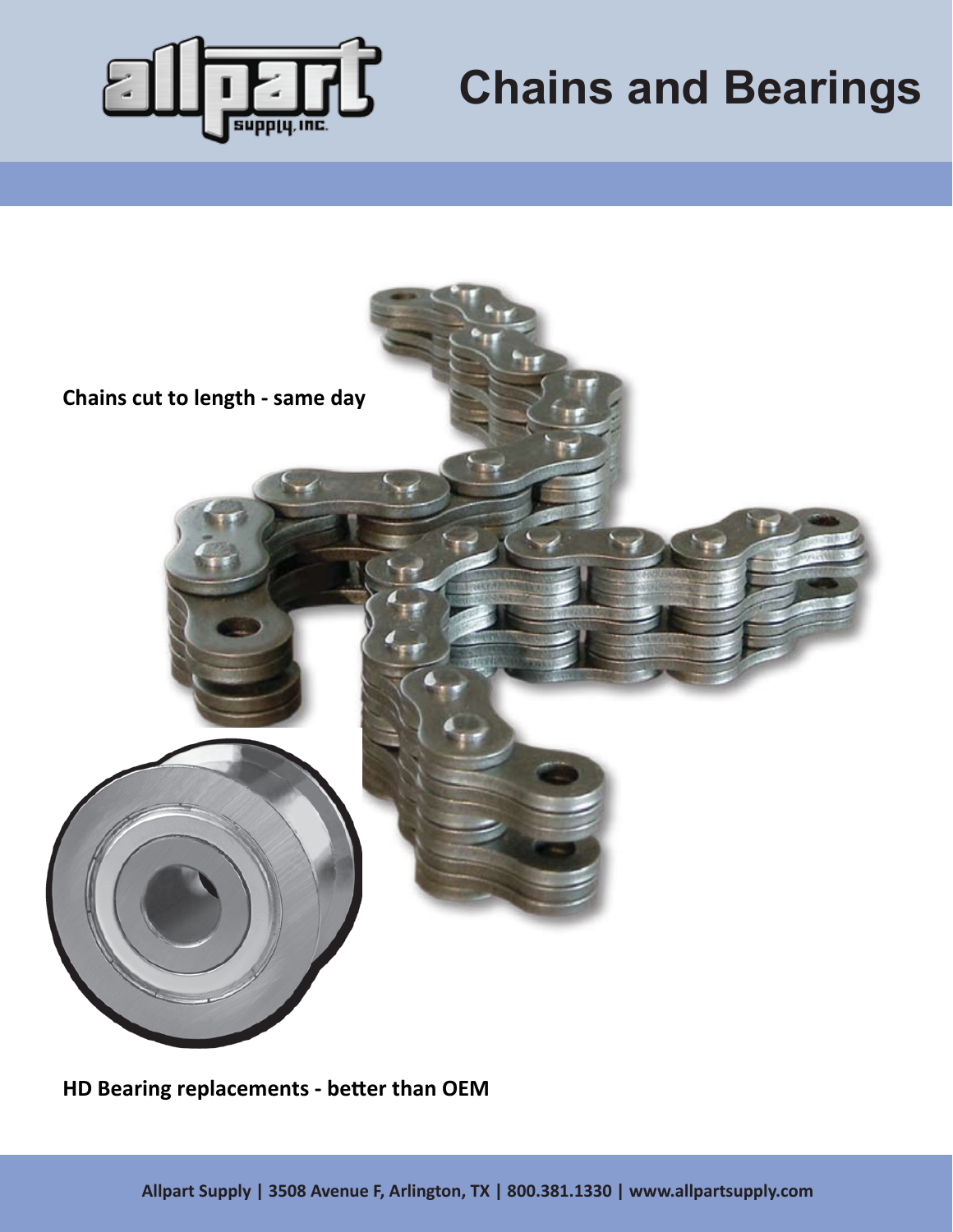

## **Chains and Bearings**

## **ENGINEERED CHAIN**